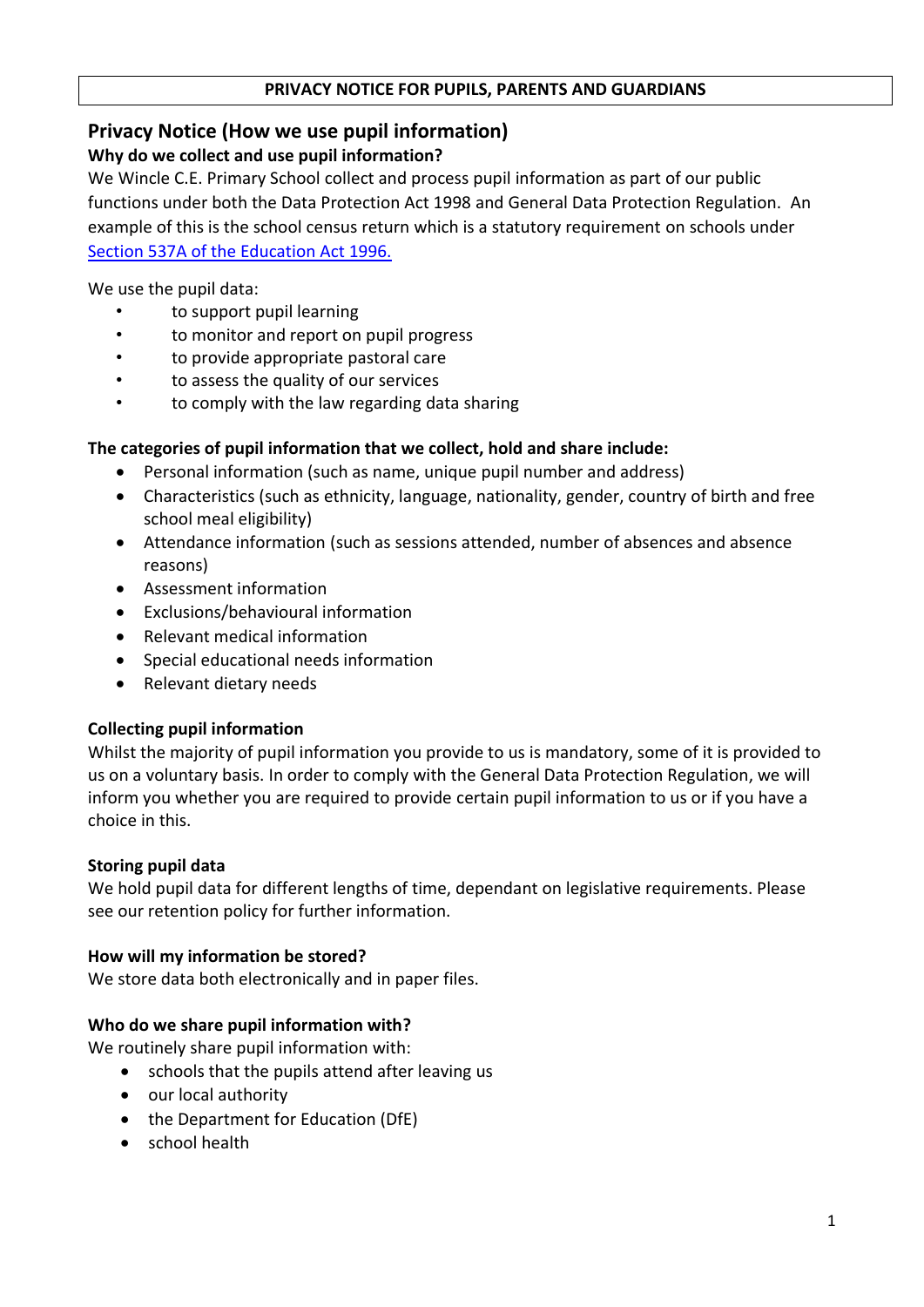#### **Why we share pupil information**

We do not share information about our pupils with anyone without consent unless the law allows us to do so.

We share pupils' data with the Department for Education (DfE) on a statutory basis. This data sharing underpins school funding and educational attainment policy and monitoring.

We are required to share information about our pupils with our local authority (LA) and the Department for Education (DfE) under section 3 of The Education (Information About Individual Pupils) (England) Regulations 2013.

#### **Data collection requirements:**

To find out more about the data collection requirements placed on us by the Department for Education (for example; via the school census) go to [https://www.gov.uk/education/data](https://www.gov.uk/education/data-collection-and-censuses-for-schools)[collection-and-censuses-for-schools.](https://www.gov.uk/education/data-collection-and-censuses-for-schools)

## **The National Pupil Database (NPD)**

The NPD is owned and managed by the Department for Education and contains information about pupils in schools in England. It provides invaluable evidence on educational performance to inform independent research, as well as studies commissioned by the Department. It is held in electronic format for statistical purposes. This information is securely collected from a range of sources including schools, local authorities and awarding bodies.

We are required by law, to provide information about our pupils to the DfE as part of statutory data collections such as the school census and early years' census. Some of this information is then stored in the NPD. The law that allows this is the Education (Information About Individual Pupils) (England) Regulations 2013.

To find out more about the pupil information we share with the department, for the purpose of data collections, go to [https://www.gov.uk/education/data-collection-and-censuses-for-schools.](https://www.gov.uk/education/data-collection-and-censuses-for-schools)

To find out more about the NPD, go to [https://www.gov.uk/government/publications/national](https://www.gov.uk/government/publications/national-pupil-database-user-guide-and-supporting-information)[pupil-database-user-guide-and-supporting-information.](https://www.gov.uk/government/publications/national-pupil-database-user-guide-and-supporting-information)

The department may share information about our pupils from the NPD with third parties who promote the education or well-being of children in England by:

- conducting research or analysis
- producing statistics
- providing information, advice or guidance

The Department has robust processes in place to ensure the confidentiality of our data is maintained and there are stringent controls in place regarding access and use of the data. Decisions on whether DfE releases data to third parties are subject to a strict approval process and based on a detailed assessment of:

• who is requesting the data